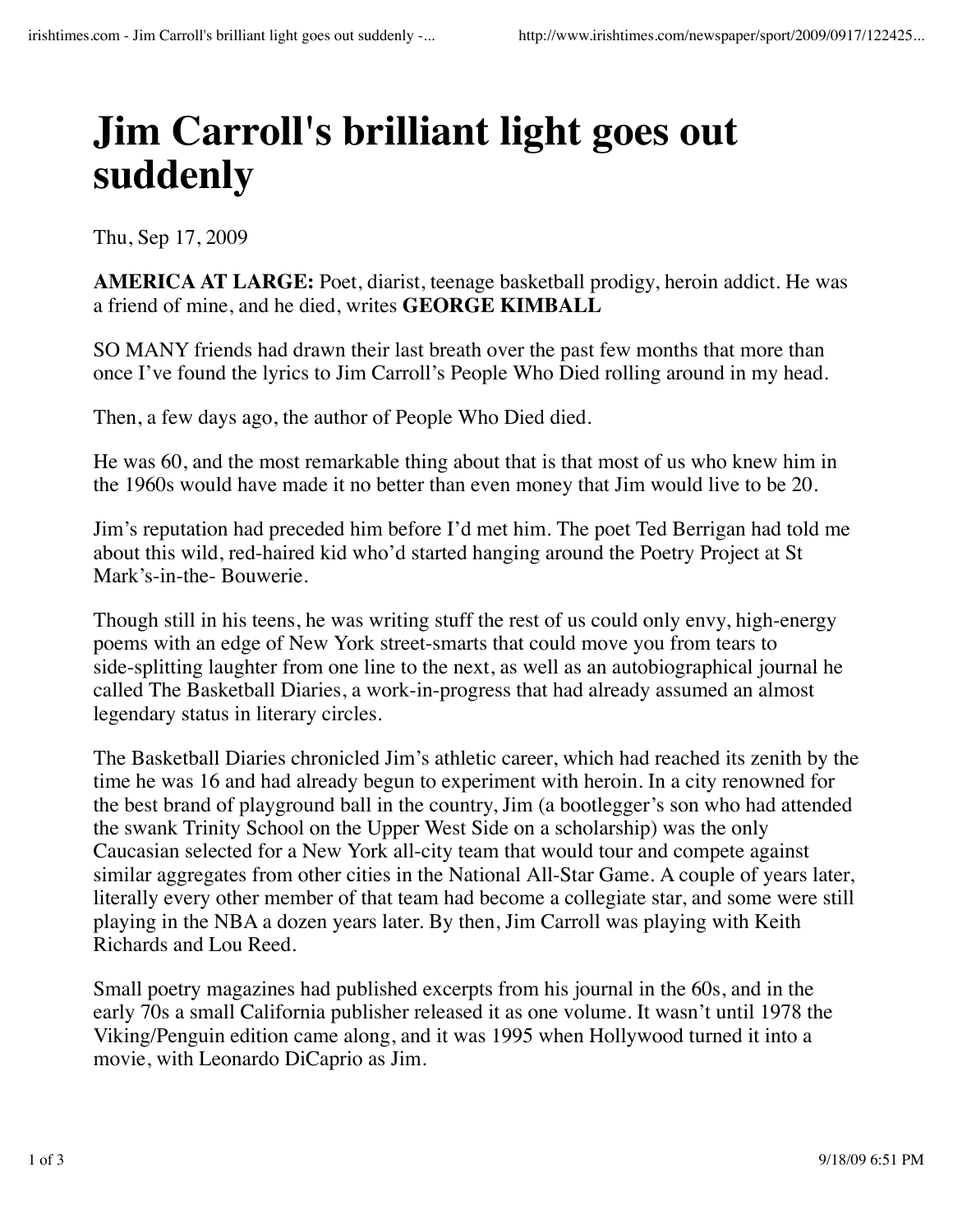The Basketball Diaries is a coming-of-age book set in a world where kids were forced to come of age way too fast. At one point Carroll presages his street-hustler phase when he describes a road trip in the company of "Benny Greenbaum, the infamous queer scout for a well-known midwestern university, (who) kept playing with my hair all the way down". Later on the road trip one of his all-star team-mates spots Carroll reading a book by Allen Ginsberg. "Corky," writes Carroll, "thought Allen Ginsberg was another queer Jew basketball scout like Benny Greenbaum."

The avant-garde New York scene tended to be interconnected in those days. Poets like Berrigan and Peter Schjeldahl and John Ashbery fed their families writing art criticism. Jim spent quite a bit of time at Andy Warhol's factory, which is where he met Lou Reed.

His sense of humour was always mischievous. One night a well-known poet with somewhat grandiose pretensions staged a mixed-media event at St Mark's, a poetry reading with a backdrop of cut-up tape loops, flashing strobe lights and a pulsating smoke machine that disgorged huge grey puffs. Jim and I thought it a bit over the top, and, having excused ourselves to go outside for a quick cigarette, availed ourselves of the pay phone on the corner to ring the Fire Department.

Five minutes later the church doors were flung open and a phalanx of axe-wielding men clad in firemen's overcoats and helmets marched up the aisle and into the poetry reading. A steward attempted to assure them it was all a misunderstanding and the place wasn't actually in flames, only to be shoved aside by the lieutenant in charge, who pointed to the smoke belching from the altar and said "Whaddya mean there's no fire?"

He had published his first book of poems still in his teens, and another before his 21st birthday. By the late 1970s, the singer Patti Smith encouraged him to expand his audience by reading from his work with a backing band. He hadn't even thought at this point about trying to sing, but that evolved into his mode of delivery, and he was soon being hailed as the cutting edge of punk rock.

Richards joined him for live performances, as did Reed.

How good was he as a basketball player? At 15 he was holding his own against the likes of Kareem Abdul-Jabbar, and there are those who'll tell you to this day that he was the best white player to come out of a New York high school in the second half of the 20th century. But since he had all but abandoned any serious pursuit of the game by the time he was 16 we'll never know.

The closest I got to a first-hand look came in 1969. My Greenwich Village local, the Lions Head, had lost a summertime softball game against its rival saloon, Max's Kansas City, and was now seeking revenge in a writers v painters basketball game to be played at a gym in Chelsea that winter.